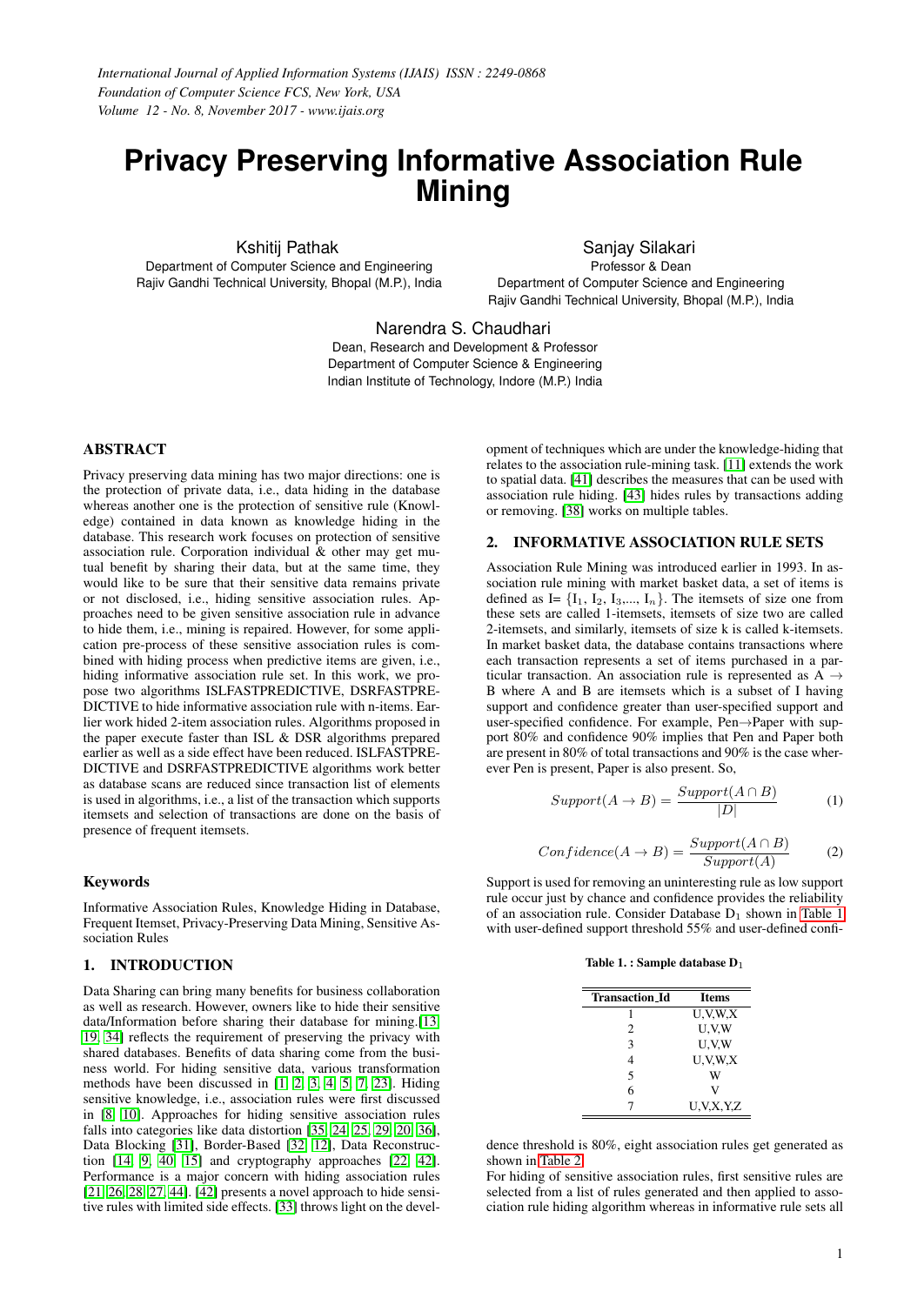Table 2. : Association rules for sample databases  $D_1$ 

<span id="page-1-0"></span>

| S_No | LHS       | <b>RHS</b> | Support | Confidence | Lift |
|------|-----------|------------|---------|------------|------|
|      | $\{W\}$   | {U}        | 0.57    | 0.8        | 1.12 |
| 2    | {U}       | $\{W\}$    | 0.57    | 0.8        | 1.12 |
| 3    | {W}       | {V}        | 0.57    | 0.8        | 0.93 |
| 4    | {U}       | {V}        | 0.71    |            | 1.16 |
| 5    | {V}       | {U}        | 0.71    | 0.83       | 1.16 |
| 6    | $\{U,W\}$ | {V}        | 0.57    |            | 1.16 |
|      | $\{V,W\}$ | {U}        | 0.57    |            | 1.4  |
| 8    | $\{U,V\}$ | {W}        | 0.57    | 0.8        | 1.12 |

association rules are not generated. Here only those association rules are hided which contains predicting items on left-hand side of the rule. So while hiding the rules, they are mined from the database containing predicting items on LHS. Let suppose predicting item is V then association rules having predicting item V on the LHS are  $\{V\} \rightarrow \{U\}$ ,  $\{V,W\} \rightarrow \{U\}$ ,  $\{U,V\} \rightarrow \{W\}$ . These three rules need to be hided. So the problem of hiding sensitive information association rule sets is defined as follows:

*Given a transactional database 'D' with minimum support Threshold "MST" and minimum confidence threshold "MCT", sets of association rules and predicting item sets PI, then all the sensitive association rules are identified as*  $X \rightarrow Y$ *where*  $X \subseteq PI$ *, and non sensitive rules are*  $Z \rightarrow Y$  *where*  $Z \subseteq \mathcal{Z}$ *PI, so sensitive rules need to be hided and non sensitive rules does not be affected as much as possible.*

In [\[39\]](#page-6-7), two algorithms are proposed to hide information rule sets but side effects can be reduced by selecting the candidate transaction as the one having least number of frequent itemsets belong to it as well as performance can be enhanced by using Transaction ID List of items.

In this paper, two algorithms are presented which are the enhancement of work done in [\[39,](#page-6-7) [37\]](#page-6-8) to improve the performance as well as to reduce the side-effect.

#### 3. PROPOSED ALGORITHMS

A sensitive association rule can be hidden by

- —Reducing the support of rule by either decreasing the support of LHS or decreasing the support of RHS
- —Reducing the Confidence of Rule by either increasing the support of LHS or decreasing the support of the rule.

This work presents two algorithms, viz. ISLFASTPREDIC-TIVE, DSRFASTPREDICTIVE. In ISLFASTPREDICTIVE and DSRFASTPREDICTIVE algorithms, the TIDList of items has been used which greatly improves the performance of the algorithm. The logic behind the ISLFASTPREDICTIVE algorithm is to hide sensitive association rules by reducing the support of rule containing predicting item by increasing the support of LHS of the rule. In DSRFASTPREDICTIVE algorithm, the logic is to hide sensitive association by reducing the support of RHS of rule till support of confidence of the rule falls below a threshold. Algorithms select candidate transactions to be modified on the basis of a number of frequent itemsets present in it in increasing order. The algorithms are shown in [algorithm 1](#page-1-1) and [algorithm 2.](#page-2-0)

#### 4. EXAMPLES

This section presents two examples which step by step represents the action of algorithms as well as highlights the benefit of the proposed approach. Examples shown below also examine the output of the algorithms presented in [\[39\]](#page-6-7).

#### Example 1:

Consider the database  $D_1$  and select the predicting item V and

input : Database, Set of Predicting items output: Modified database to hide Informative association rules

- 1 Find all frequent Itemsets  $(F<sub>sets</sub>)$ ;
- 2 foreach *Predicting item*  $I \in$  Predictingitem **do**<br>3 | foreach *item*  $Y \subseteq I$  **do**
- foreach *item*  $\bar{Y} \subseteq I$  do
- $\begin{array}{c|c} \n\textbf{4} & \textbf{if } Y \nsubseteq F_{sets} \textbf{then} \\ \n\hline \n\textbf{5} & \textbf{Predicting} \n\end{array}$
- $Predictingitem = Predictingitem {1};$
- 6 Break;
- $7$  end
- 8 end

9 end

- 10 foreach  $X \in \mathsf{Predicting}$  item do
- 11 Compute confidence of rule AR where  $Conf(AR) \ge$ MinConf and AR is of form  $X \rightarrow Y$  i.e. Predicting item is on L.H.S. ;
- 12 **for each** *rule* AR *having* Conf $(AR) \geq MinConf$  **do**<br>13 **h** LhsList = GenerateList(*X*):  $LhsList = GenerateList(X)$ ; // List of transactions containing itemset x 14 | RhsList = GenerateList( $Y$ ) ; // List of transactions containing itemset y 15 | Rule = LhsList ∩ RhsList;  $16$  NoofModificationRequired =  $\frac{|\text{Rule}| * 100}{MCT}$  $MCT - |$ LhsList $|$ ; 17 | CandidateTransactionToBeModified =  $(T - Rhslist)$ ∩ (T - LhsList); // List of transactions which does not support RHS and partially or no support for LHS 18 | if | CandidateTransactionToBeModified | < NoofModificationRequired then 19 Print(*"ISLFASTPREDICTIVE will not work for hiding this rule"*);  $20$  end 21 | else 22 | | Sort(CandidateTransactionToBeModified, by = *presence no of frequent item sets*); 23  $\vert$   $\vert$   $\vert$  for  $k \leftarrow 1$  to NoofModificationRequired do 24 | | | Pick a Transaction T from CandidateTransactionToBeModified;  $25$  | | | Pick a item i from X with least presence in number of frequent item sets ; // Pick item from left-hand side of sensitive association rule  $26$  | | | SetToOne $(T,i)$ ;  $27$  end 28 end  $29$  end 30 end

<span id="page-1-1"></span>Algorithm 1: ISLFASTPREDICTIVE Algorithm

also the maximum size of an itemset is taken as two just to compare the result with the algorithms presented in [\[39\]](#page-6-7). DSR algo-rithm [\[39\]](#page-6-7) hides the sensitive association rule  $V \rightarrow U$  successfully but hides five nonsensitive rules as shown in [Table 3.](#page-2-1) DSR-FASTPREDICTIVE algorithm proposed in the paper successfully hides the sensitive rule  $V \rightarrow U$  and also no ghost rule generated and no rule lost. ISL algorithm [\[39\]](#page-6-7) and ISLFASTPRE-DICTIVE algorithm successfully hide the sensitive rule without any side-effects.

#### Example 2:

Consider the database  $D_2$  shown in [Table 4](#page-2-2) with MST=55% and MCT=80%. Let the predicting item be "B" and considering maximum 2-itemset then sensitive rule  $B \rightarrow A$  needs to be hided.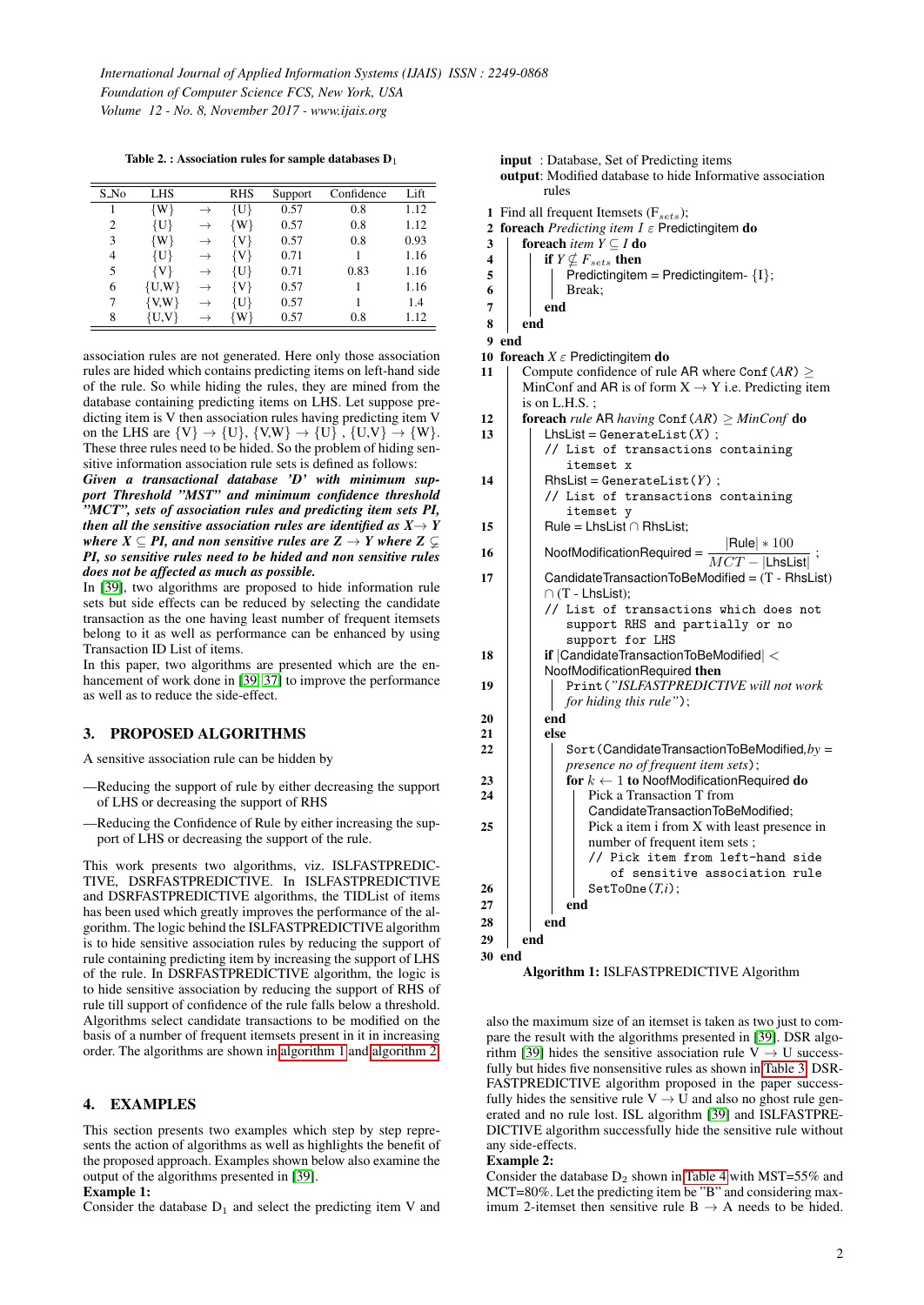input : Database, Set of Predicting items output: Modified database to hide Informative association rules 1 Find all frequent Itemsets  $(F_{sets})$ ; 2 foreach *Predicting item*  $I \in$  Predictingitem **do**<br>3 | foreach *item*  $Y \subseteq I$  **do** foreach *item*  $\bar{Y} \subseteq I$  do  $\begin{array}{c|c} \n\textbf{4} & \textbf{if } Y \nsubseteq F_{sets} \textbf{then} \\ \n\hline \n\textbf{5} & \textbf{Predicting} \n\end{array}$  $Predictingitem = Predictingitem - {I};$  $\begin{array}{c|c|c|c|c} \hline \hline \hline \hline \end{array}$  Break;  $7 \mid$  end 8 end 9 end 10 foreach  $X \in \mathsf{Predicting}$  item do 11 Compute confidence of rule AR where Conf $(AR) \ge$ MinConf and AR is of form  $X \rightarrow Y$  i.e. Predicting item is on L.H.S. ; 12 **for each** *rule* AR *having* Conf $\langle AR \rangle \geq MinConf$  **do**<br>13 **h** LhsList = GenerateList(*X*):  $L$ hsList = GenerateList $(X)$ ; // List of transactions containing itemset x 14 | RhsList = GenerateList( $Y$ ); // List of transactions containing itemset y 15 | Rule = LhsList ∩ RhsList;  $16$  | NoofModificationRequired = Min(  $|\text{Rule}| - \frac{\text{TotalNumberofTransaction} * MST}{100}$  $|\text{Rule}| - \frac{|\text{LhsList}| * MCT}{100}$ ; *,* 100 17 | CandidateTransactionToBeModified = RhsList ∩ LhsList; // List of transactions which fully support RHS and LHS 18 | Sort(CandidateTransactionToBeModified, by = *presence no of frequent item sets*); 19  $\parallel$  for  $k \leftarrow 1$  to NoofModificationRequired do 20  $\parallel$  Pick a Transaction T from CandidateTransactionToBeModified; 21 | | Pick a item i from Y with least presence in number of frequent item sets ; side of

|     |     |     |                  | // Pick item from right-hand |  |
|-----|-----|-----|------------------|------------------------------|--|
|     |     |     |                  | sensitive association rule   |  |
| 22  |     |     | SetToZero(T, i); |                              |  |
| 23  |     | end |                  |                              |  |
| 24  | end |     |                  |                              |  |
| 25. |     |     |                  |                              |  |

<span id="page-2-0"></span>Algorithm 2: DSRFASTPREDICTIVE Algorithm

<span id="page-2-1"></span>Table 3. : Rule lost after the application of DSR algorithm on  $D_1$ 

| $S_N$ | <b>LHS</b>   |               | <b>RHS</b> | Support | Confidence | Lift |
|-------|--------------|---------------|------------|---------|------------|------|
|       | {W}          | $\rightarrow$ | $\{U\}$    | 0.57    | 0.8        | 1.12 |
| 2     | {U}          | $\rightarrow$ | $\{W\}$    | 0.57    | 0.8        | 1.12 |
| 3     | {V}          | $\rightarrow$ | {U}        | 0.71    | 0.83       | 1.16 |
| 4     | $\{U,W\}$    | $\rightarrow$ | $\{V\}$    | 0.57    |            | 1.16 |
| 5     | $\{V,W\}$    | $\rightarrow$ | {U}        | 0.57    |            | 1.4  |
| 6     | $\{U_{n}B\}$ | $\rightarrow$ | $\{W\}$    | 0.57    | 0.8        | 1.12 |

ISL algorithm [\[39\]](#page-6-7) hides the sensitive association rule with one lost rule, i.e., one nonsensitive rule gets hided whereas proposed ISLFASTPREDICTIVE algorithm successfully hides sensitive association rule without any side-effect. DSR [\[39\]](#page-6-7) and DSR-FASTPREDICTIVE algorithm both hides sensitive rule with five lost rules.

So, it is evident from both examples that it is better sometimes to select candidate transaction as the one which contains the least

Table 4. : Database  $\mathbf{D}_2$ 

<span id="page-2-2"></span>

| <b>Transaction Id</b> | <b>Items</b> |
|-----------------------|--------------|
|                       | <b>ABCD</b>  |
| 2                     | ABC          |
| 3                     | ABC          |
| 4                     | <b>ABCD</b>  |
| 5                     | C            |
| 6                     | B            |
|                       | <b>BCDEF</b> |

number of frequent itemsets. Approach gets performance improved by using Transaction ID List. In ISL and DSR algorithms lot of database scans are required to execute the algorithm, but in proposed approach, no database scans are needed in hiding part of algorithm since while mining the association rules, transactions list of frequent itemsets has been generated and will be used in later part of the algorithm.

#### 5. EXPERIMENTAL VALIDATION

We have performed performance evaluation experiments on a PC with a core-i3 processor with 3 GB RAM running on Ubuntu-16.04 Operating System and the language used for implementation is R Language [\[30\]](#page-5-27) and package used for working in R is "arules" [\[16,](#page-5-28) [18,](#page-5-29) [17\]](#page-5-30). The datasets used in the evaluation trials are generated using IBM synthetic data generator [\[6\]](#page-5-31). The database size employed in the data set range from 10K to 100K with average transaction length,  $ATL = 5$ , and a total number of items is 50 and number of predicting item is 2. The minimum support threshold picked is 4%  $\&$  minimum confidence threshold picked is 20%. To evaluate the performance of the algorithms following effects are considered:

a) Time Effects.

b) Side Effects.

For Time Effects, we are considering the CPU time/ running time to run ISLFASTPREDICTIVE, DSRFASTPREDICTIVE to hide sensitive association rules  $(AR<sub>H</sub>)$  selected from the set of Association Rules generated (AR) containing the predicting item on LHS. For Side Effects, we measured Rule Hiding Failure, Rule Falsely Generated (Ghost Rules) and Rules Falsely Hidden (Lost Rules). The Rule Hiding Failure Side Effect counts the number of sensitive association rules; algorithm fails to hide. Rule Falsely Generated (Ghost Rules) side effect counts the number of rules that were not available with the original dataset, but after the modifications performed by the algorithm, the Rule appears. The Rules Falsely hidden (Lost Rules) side effect counts the number of nonsensitive rules hided because of the data distortion process. ISLFASTPREDICTIVE algorithm is compared with ISL [\[39\]](#page-6-7) concerning running time of the algorithm and various side effects. DSR algorithm [\[39\]](#page-6-7) is compared with DSR-FASTPREDICTIVE concerning running time of the algorithm and various side effects. All the graphs plotted to represent the average of 10 iterations of experiments.

Fig. [1,](#page-3-0) [2,](#page-3-1) [3](#page-3-2) and [4](#page-3-3) accounts for the Hiding Failure, Lost Rule, Ghost Rule and CPU Time of ISLFASTPREDICTIVE and ISL against various database sizes ranging from 10K to 100K respectively. Fig. [1](#page-3-0) represents the number of rules algorithms ISL and ISLFASTPREDICTIVE fail to hide. The graph is shown using percentage because since we performed experiments with different database size for ten iterations and every time two arbitrary predicting items are selected for which informative rules to be hided. So, the count of a number of a sensitive association rule is different each time and graph represent the average of 10 iterations. It is deceptive from the Fig. [1](#page-3-0) that ISLFASTPREDICTIVE algorithm perform better in comparison to ISL concerning hiding failure side-effect. These algorithms sometimes fail to hide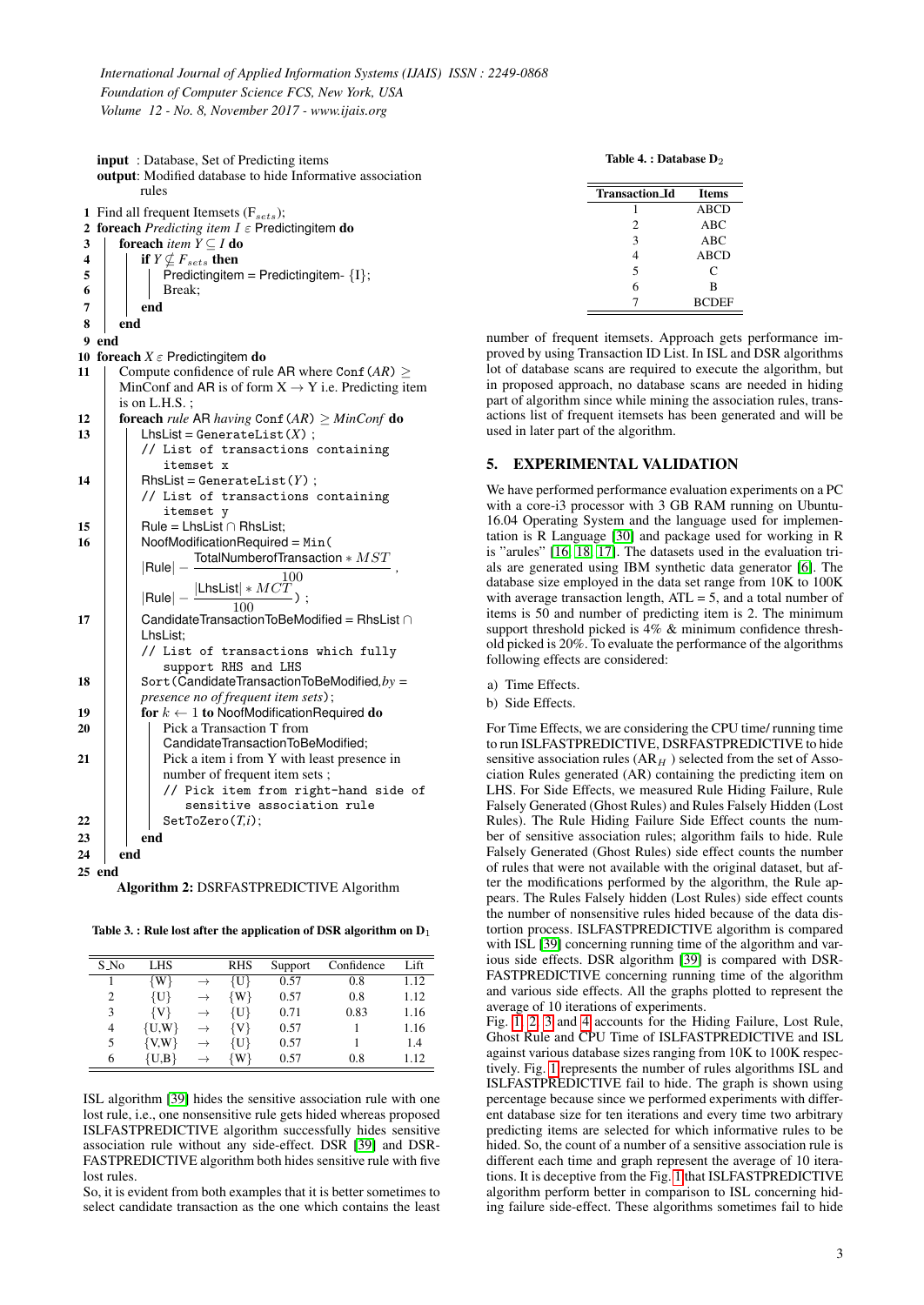<span id="page-3-0"></span>

Fig. 1: Hiding failure (ISL & ISLFASTPREDICTIVE)

<span id="page-3-1"></span>

Fig. 2: Lost Rules (ISL & ISLFASTPREDICTIVE)

<span id="page-3-2"></span>

Ghost rule (ISL & ISLFASTPREDICTIVE)

Fig. 3: Ghost rule (ISL & ISLFASTPREDICTIVE)

CPU time requirement (ISL & ISLFASTPREDICTIVE)

<span id="page-3-3"></span>

Fig. 4: CPU time requirement (ISL & ISLFASTPREDICTIVE)

all sensitive association rules. Fig. [2](#page-3-1) represents the percentage of lost rules generated by taking an average of 10 iterations of experiments. From Fig. [2,](#page-3-1) it is evident that lost rules count is reduced since transactions selected for modifications are the ones which contain the least number of frequent itemsets, so lost rule count is reduced. Fig. [3](#page-3-2) represents the percentage of ghost rules generated by taking an average of 10 iterations of experiments. As of Fig. [3,](#page-3-2) it is clear that the number of ghost rules is reduced by a small fraction, but no appreciable difference is identified. In general, it can be said both algorithms almost perform similarly for ghost rule side effect, results are better with hiding failure and lost rules count. Also, results with proposed approach can be better when the maximum transactions to be modified are of all the same length, and there are such transactions where a number of frequent itemsets presence is very less. Fig. [4](#page-3-3) shows the comparison of running time with ISL and ISLFASTPRE-DICTIVE algorithm. As it is very clear from the Fig. [4,](#page-3-3) that ISLFASTPREDICTIVE algorithm takes less time as compared to ISL. ISL scans database multiples times which increases the time requirement of the algorithm, and it becomes too high as the database size increases. ISLFASTPREDICTIVE algorithm is based on the Transaction Id list of the itemsets which already gets generated during the mining of association rules, so there are no multiple scans of the database in ISLFASTPREDICTIVE algorithm. Hence, the performance is far better with ISLFAST-PREDICTIVE algorithm.

DSRFASTPREDICTIVE algorithm is compared with DSR [\[39\]](#page-6-7) concerning running time of the algorithm and various side effects. All the graphs plotted to represent the average of 10 iterations of experiments. Fig. [5,](#page-4-3) [6,](#page-4-4) [7](#page-4-5) and [8](#page-4-6) accounts for the Hiding Failure, Lost Rule, Ghost Rule and CPU Time of DSRFAST-PREDICTIVE and DSR against various database sizes ranging from 10K to 100K respectively. Hiding Failure is 0 with both DSR and DSRFASTPREDICTIVE algorithm. Graphs suggest that DSRFASTPREDICTIVE algorithm performs better with both ghost rule and lost rule side-effect in comparison to DSR and the best result is with lost rule and running time of the algorithm.

# 6. SUMMARY OF COMPARISON BETWEEN ISL, DSR, ISLFASTPREDICTIVE & DSRFASTPREDICTIVE ALGORITHMS

(1) ISL algorithm start hiding process before checking the feasibility of approaches so many times if algorithm fails to hide certain rules, a lot of computation gets wasted, and the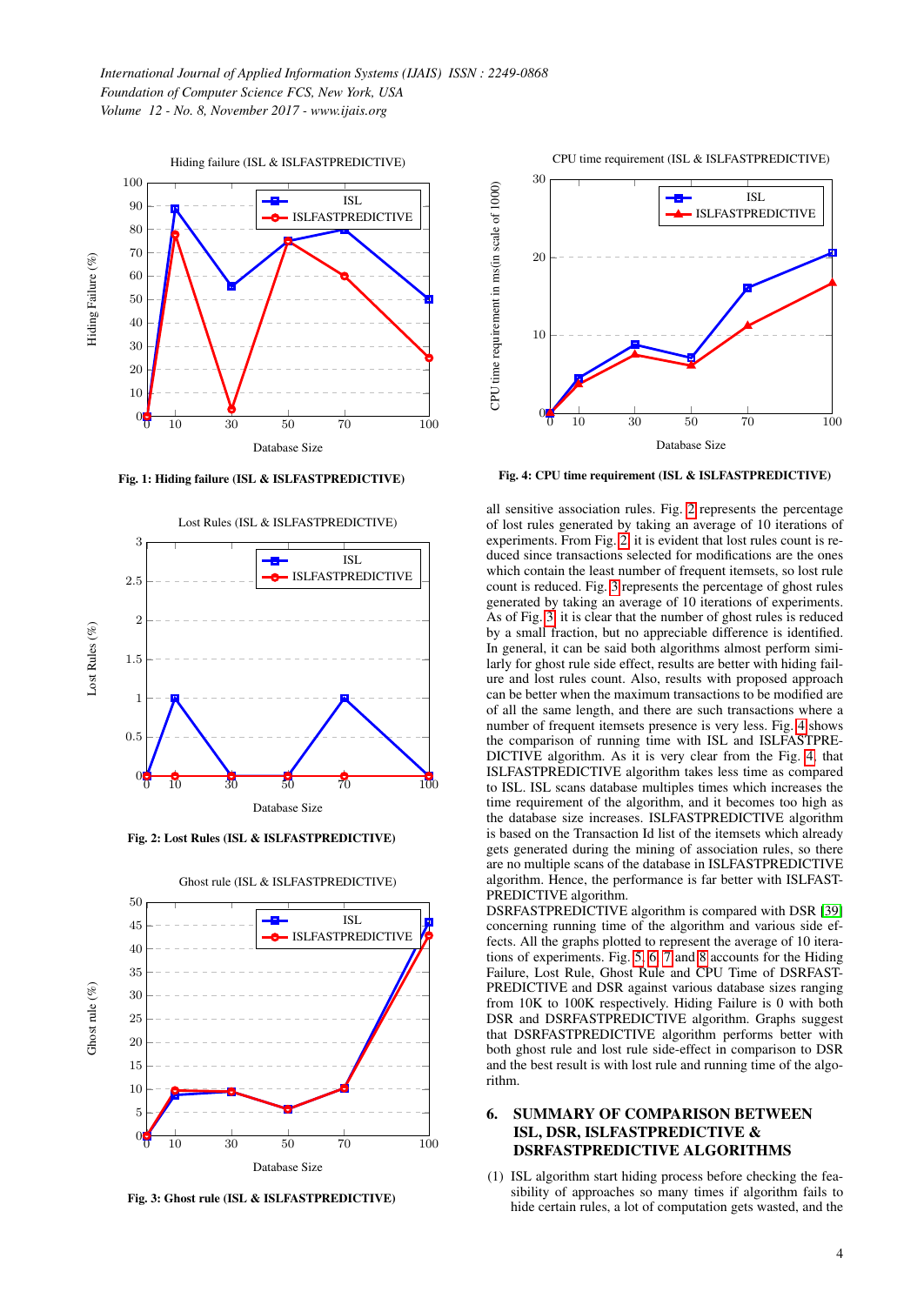<span id="page-4-3"></span>

Fig. 5: Hiding failure (DSR & DSRFASTPREDICTIVE)

<span id="page-4-4"></span>

Fig. 6: Lost rules (DSR & DSRFASTPREDICTIVE)

<span id="page-4-5"></span>

Ghost rules (DSR & DSRFASTPREDICTIVE)

Fig. 7: Ghost rules (DSR & DSRFASTPREDICTIVE)

<span id="page-4-6"></span>

Fig. 8: CPU time requirement (DSR & DSRFASTPREDICTIVE)

database is modified and being rolled back as a side-effect. In proposed approach algorithm first checks whether the approach can hide a particular rule, i.e., the feasibility of the approach is verified first which helps in reducing the computation and rollback of modifications.

- (2) ISL and DSR algorithms are designed in such a way that it can be used for hiding informative rules where length is two, but proposed approach takes any number of length of informative association rules.
- (3) ISL and DSR algorithms give priority to transactions on the basis of length of transactions whereas the ISLFASTPRE-DICTIVE and DSRFASTPREDICTIVE algorithm give priority to transactions on the basis of a number of frequent itemsets present in it which helps in reducing the side effect. ISL and DSR algorithm running time is high because of multiple scans of database whereas ISLFASTPREDICTIVE and DSRFASTPREDICTIVE perform better since transactions list of frequent itemsets is utilized in hiding process.

## 7. CONCLUSION

This paper proposes two new algorithms based on transaction list of frequent itemsets prepared while mining of association rules containing predictive items. The experimental result shows the fruitfulness of the approach. Experiments suggest that proposed approach enhances ISL and DSR algorithm regarding running time but at the same time side effects have been reduced. After experimenting with a wide range of standard datasets as well as real datasets we have come to the conclusion that approaches performed much better when there are lots of transaction of the same length since previous approaches select transactions to be modified on the basis of length whereas proposed approaches modify on the basis of the count of frequent itemsets. This can be further optimized to generate much better results.

#### 8. REFERENCES

- <span id="page-4-0"></span>[1] Nabil R Adam and John C Worthmann. Security-control methods for statistical databases: a comparative study. *ACM Computing Surveys (CSUR)*, 21(4):515–556, 1989.
- <span id="page-4-1"></span>[2] Charu C Aggarwal. On k-anonymity and the curse of dimensionality. In *Proceedings of the 31st international conference on Very large data bases*, pages 901–909. VLDB Endowment, 2005.
- <span id="page-4-2"></span>[3] Charu C Aggarwal and Philip S Yu. On privacypreservation of text and sparse binary data with sketches.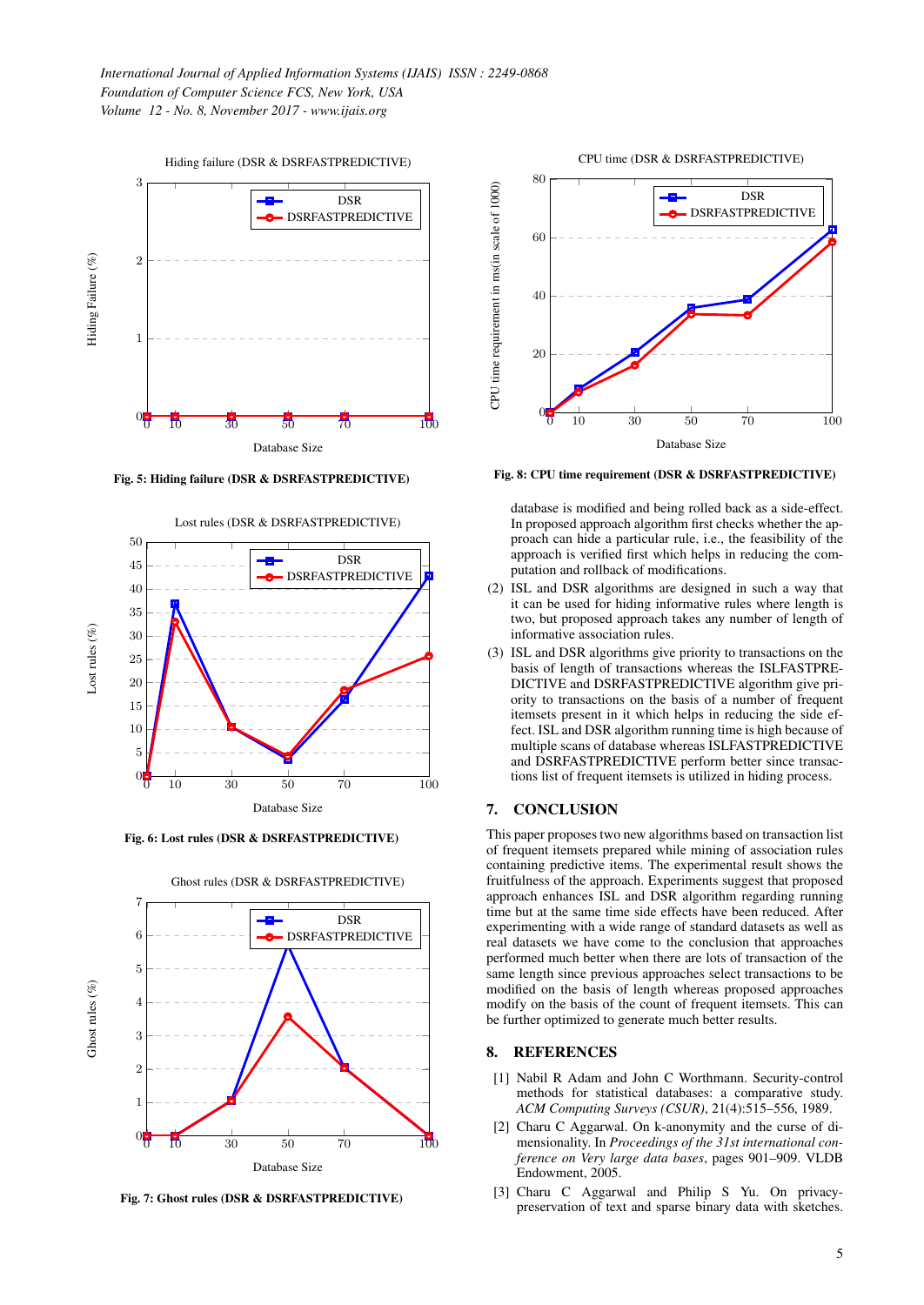*International Journal of Applied Information Systems (IJAIS) ISSN : 2249-0868 Foundation of Computer Science FCS, New York, USA Volume 12 - No. 8, November 2017 - www.ijais.org*

In *Proceedings of the 2007 SIAM International Conference on Data Mining*, pages 57–67. SIAM, 2007.

- <span id="page-5-3"></span>[4] Dakshi Agrawal and Charu C Aggarwal. On the design and quantification of privacy preserving data mining algorithms. In *Proceedings of the twentieth ACM SIGMOD-SIGACT-SIGART symposium on Principles of database systems*, pages 247–255. ACM, 2001.
- <span id="page-5-4"></span>[5] Rakesh Agrawal, Roberto Bayardo, Christos Faloutsos, Gerald George Kiernan, Ralf Rantzau, and Ramakrishnan Srikant. Auditing compliance with a hippocratic database, October 5 2010. US Patent 7,810,142.
- <span id="page-5-31"></span>[6] Rakesh Agrawal, Ramakrishnan Srikant, et al. Fast algorithms for mining association rules. In *Proc. 20th int. conf. very large data bases, VLDB*, volume 1215, pages 487– 499, 1994.
- <span id="page-5-5"></span>[7] Rakesh Agrawal, Ramakrishnan Srikant, and Dilys Thomas. Privacy preserving olap. In *Proceedings of the 2005 ACM SIGMOD international conference on Management of data*, pages 251–262. ACM, 2005.
- <span id="page-5-7"></span>[8] Mike Atallah, Elisa Bertino, Ahmed Elmagarmid, Mohamed Ibrahim, and Vassilios Verykios. Disclosure limitation of sensitive rules. In *Knowledge and Data Engineering Exchange, 1999.(KDEX'99) Proceedings. 1999 Workshop on*, pages 45–52. IEEE, 1999.
- <span id="page-5-18"></span>[9] Xia Chen, Maria Orlowska, and Xue Li. A new framework of privacy preserving data sharing. In *Proc. of the 4th IEEE ICDM Workshop: Privacy and Security Aspects of Data Mining. IEEE Computer Society*, pages 47–56, 2004.
- <span id="page-5-8"></span>[10] Chris Clifton and Don Marks. Security and privacy implications of data mining. In *ACM SIGMOD Workshop on Research Issues on Data Mining and Knowledge Discovery*, pages 15–19, 1996.
- <span id="page-5-26"></span>[11] Qin Ding, Qiang Ding, and William Perrizo. Parman efficient algorithm to mine association rules from spatial data. *IEEE Transactions on Systems, Man, and Cybernetics, Part B (Cybernetics)*, 38(6):1513–1524, 2008.
- <span id="page-5-16"></span>[12] Aris Gkoulalas-Divanis and Vassilios S Verykios. Exact knowledge hiding through database extension. *IEEE Transactions on Knowledge and Data Engineering*, 21(5):699– 713, 2009.
- <span id="page-5-0"></span>[13] Michael Grean and Michael Shaw. Supply-chain partnership between p&g and wal-mart. *E-Business Management*, pages 155–171, 2002.
- <span id="page-5-17"></span>[14] Yuhong Guo. Reconstruction-based association rule hiding. In *Proceedings of SIGMOD2007 Ph. D. Workshop on Innovative Database Research*, volume 2007, pages 51–56, 2007.
- <span id="page-5-19"></span>[15] Yuhong Guo, Yuhai Tong, Shiwei Tang, and Dongqing Yang. A fp-tree-based method for inverse frequent set mining. In *British National Conference on Databases*, pages 152–163. Springer, 2006.
- <span id="page-5-28"></span>[16] Michael Hahsler, Christian Buchta, Bettina Gruen, and Kurt Hornik. *arules: Mining Association Rules and Frequent Itemsets*, 2017. R package version 1.5-2.
- <span id="page-5-30"></span>[17] Michael Hahsler, Sudheer Chelluboina, Kurt Hornik, and Christian Buchta. The arules r-package ecosystem: Analyzing interesting patterns from large transaction datasets. *Journal of Machine Learning Research*, 12:1977–1981, 2011.
- <span id="page-5-29"></span>[18] Michael Hahsler, Bettina Gruen, and Kurt Hornik. arules -A computational environment for mining association rules and frequent item sets. *Journal of Statistical Software*, 14(15):1–25, October 2005.
- <span id="page-5-1"></span>[19] Christopher T Heun. When to share: Wal-mart and other companies reassess their data-sharing strategies. *Information Week*, 2001.
- <span id="page-5-13"></span>[20] Dhyanendra Jain, Pallavi Khatri, Rishi Soni, and Brijesh Kumar Chaurasia. Hiding sensitive association rules without altering the support of sensitive item (s). *Advances in Computer Science and Information Technology. Networks and Communications*, pages 500–509, 2012.
- <span id="page-5-21"></span>[21] Dejiang Jin and Sotirios G Ziavras. A super-programming approach for mining association rules in parallel on pc clusters. *IEEE Transactions on Parallel and Distributed Systems*, 15(9):783–794, 2004.
- <span id="page-5-20"></span>[22] Murat Kantarcioglu and Chris Clifton. Privacy-preserving distributed mining of association rules on horizontally partitioned data. *IEEE transactions on knowledge and data engineering*, 16(9):1026–1037, 2004.
- <span id="page-5-6"></span>[23] Ashwin Machanavajjhala, Johannes Gehrke, Daniel Kifer, and Muthuramakrishnan Venkitasubramaniam. l-diversity: Privacy beyond k-anonymity. In *Data Engineering, 2006. ICDE'06. Proceedings of the 22nd International Conference on*, pages 24–24. IEEE, 2006.
- <span id="page-5-10"></span>[24] Stanley RM Oliveira and Osmar R Zaiane. Privacy preserving frequent itemset mining. In *Proceedings of the IEEE international conference on Privacy, security and data mining-Volume 14*, pages 43–54. Australian Computer Society, Inc., 2002.
- <span id="page-5-11"></span>[25] Stanley RM Oliveira and Osmar R Zaïane. Protecting sensitive knowledge by data sanitization. In *Data Mining, 2003. ICDM 2003. Third IEEE International Conference on*, pages 613–616. IEEE, 2003.
- <span id="page-5-22"></span>[26] Kshitij Pathak, Narendra S Chaudhari, and Aruna Tiwari. Privacy preserving association rule mining by introducing concept of impact factor. In *Industrial Electronics and Applications (ICIEA), 2012 7th IEEE Conference on*, pages 1458–1461. IEEE, 2012.
- <span id="page-5-24"></span>[27] Kshitij Pathak, Aruna Tiwari, and Narendra S Chaudhari. Computational complexity of association rule hiding algorithms. *Evolution in Networks and Computer Communications*, (1).
- <span id="page-5-23"></span>[28] Kshitij Pathak, Aruna Tiwari, and Narendra S Chaudhari. A reduction of 3-sat problem from optimal sanitization in association rule hiding. In *Emerging Trends in Networks and Computer Communications (ETNCC), 2011 International Conference on*, pages 43–46. IEEE, 2011.
- <span id="page-5-12"></span>[29] Emmanuel Pontikakis, Achilleas Tsitsonis, and Vassilios Verykios. An experimental study of distortion-based techniques for association rule hiding. *Research Directions in Data and Applications Security XVIII*, pages 325–339, 2004.
- <span id="page-5-27"></span>[30] R Core Team. *R: A Language and Environment for Statistical Computing*. R Foundation for Statistical Computing, Vienna, Austria, 2017.
- <span id="page-5-14"></span>[31] Yücel Saygin, Vassilios S Verykios, and Chris Clifton. Using unknowns to prevent discovery of association rules. *Acm Sigmod Record*, 30(4):45–54, 2001.
- <span id="page-5-15"></span>[32] Xingzhi Sun and Philip S Yu. A border-based approach for hiding sensitive frequent itemsets. In *Data Mining, Fifth IEEE International Conference on*, pages 8–pp. IEEE, 2005.
- <span id="page-5-25"></span>[33] Vassilios S Verykios. Association rule hiding methods. *Wiley Interdisciplinary Reviews: Data Mining and Knowledge Discovery*, 3(1):28–36, 2013.
- <span id="page-5-2"></span>[34] Vassilios S Verykios, Elisa Bertino, Igor Nai Fovino, Loredana Parasiliti Provenza, Yucel Saygin, and Yannis Theodoridis. State-of-the-art in privacy preserving data mining. *ACM Sigmod Record*, 33(1):50–57, 2004.
- <span id="page-5-9"></span>[35] Vassilios S Verykios, Ahmed K Elmagarmid, Elisa Bertino, Yücel Saygin, and Elena Dasseni. Association rule hiding.